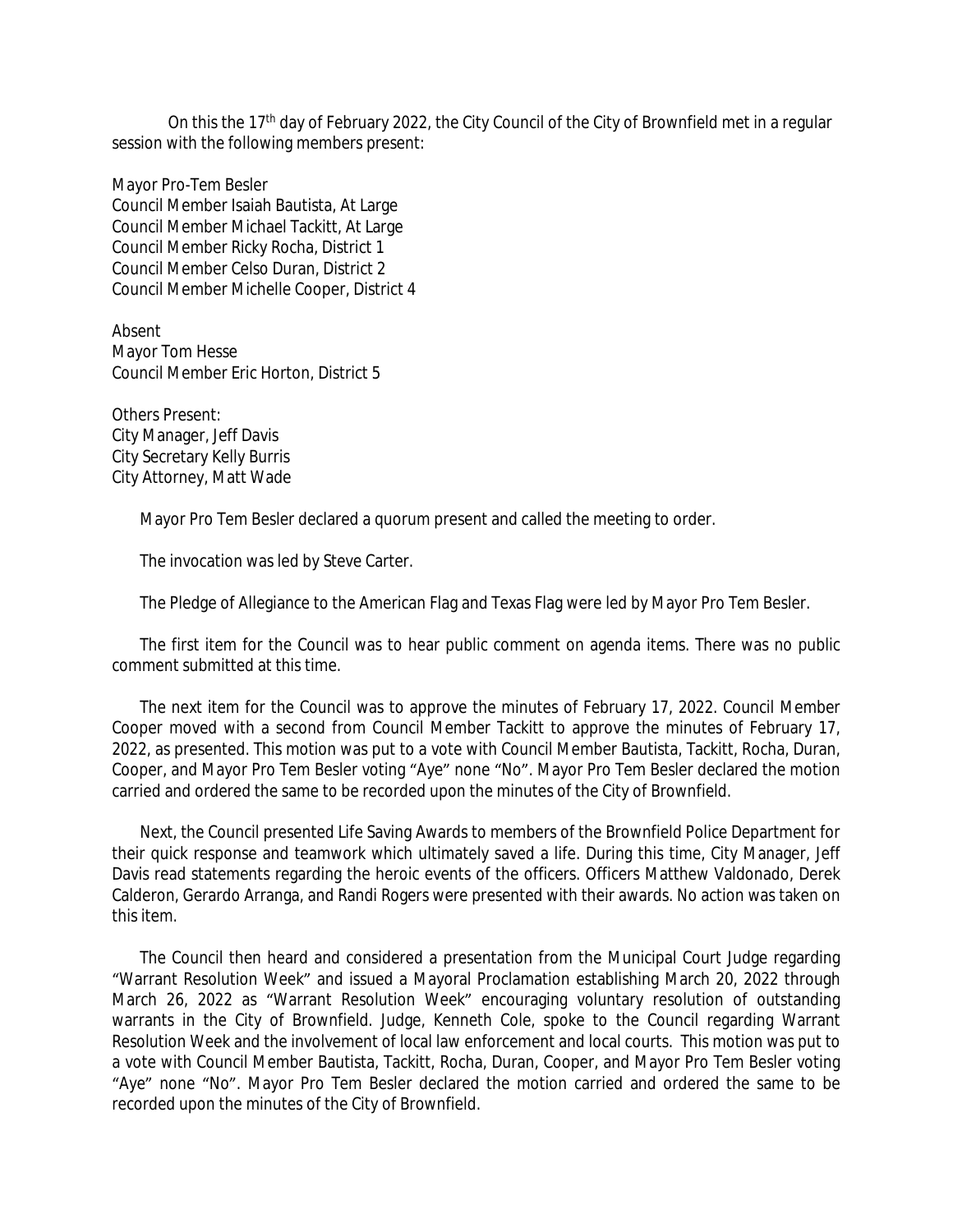Council then heard and considered the monthly financial report for January 2022. Under the Charter, the Director of Finance (City Manager) shall submit to the Council a monthly statement of all receipts and disbursements in sufficient detail to show the exact financial condition of the City. City Manager, Jeff Davis, presented the report. Council Member Cooper moved with a second from Council Member Rocha to approve the monthly financial report for January 2022 as presented. This motion was put to a vote with Council Member Bautista, Tackitt, Rocha, declared the motion carried and ordered the same to be recorded upon the minutes of the City of Brownfield.

Next, the Council heard and considered the monthly investment report. Under the City of Brownfield's Investment Policy, the Director of Finance (City Manager) shall cause a quarterly investment report to be prepared and presented to the City Council showing returns from the investment program. The reports shall comply with Section 2256.023 of the Public Funds Investment Act at a minimum. City Manager, Jeff Davis, presented the monthly investment report. Council Member Cooper moved and Council Member Rocha to approve the monthly investment report as presented. This motion was put to a vote with Council Member Bautista, Tackitt, Rocha, Duran, Cooper, and Mayor Pro Tem Besler voting "Aye" none "No". Mayor Pro Tem Besler declared the motion carried and ordered the same to be recorded upon the minutes of the City of Brownfield.

The Council then considered the quarterly update and report by the City of Brownfield Police Chief for the quarter ending December 31, 2021. Police Chief, Tony Serbantez, presented the report to the Council for the period of January 1, 2021 through December 31, 2021. Council Member Cooper moved with a second from Council Member Rocha to approve the quarterly update and report as presented. This motion was put to a vote with Council Member Bautista, Tackitt, Rocha, Duran, Cooper, and Mayor Pro Tem Besler voting "Aye" none "No". Mayor Pro Tem Besler declared the motion carried and ordered the same to be recorded upon the minutes of the City of Brownfield.

Council then heard and considered the annual report from the Brownfield Police Department for the 2021 calendar year. Police Chief, Tony Serbantez, presented the annual report to the Council. Council Member Tackitt moved, Council Member Duran seconded the motion to approve the annual report presented by the Brownfield Police Chief as presented. This motion was put to a vote with Council Member Bautista, Tackitt, Rocha, Duran, Cooper, and Mayor Pro Tem Besler voting "Aye" none "No". Mayor Pro Tem Besler declared the motion carried and ordered the same to be recorded upon the minutes of the City of Brownfield.

Next, the Council heard and considered the 2021 Racial Profile report from the Brownfield Police Department. The Brownfield Police Chief is required to present the Racial Profile report to the governing body of each county or municipality served by the agency as required by the Texas Code of Criminal Procedure Chapter 2.32. Police Chief, Tony Serbantez, presented the report and answered questions from Council. Council Member Cooper moved with a second from Council Member Tackitt to approve the 2021 Racial Profile report as presented. This motion was put to a vote with Council Member Bautista, Tackitt, Rocha, Duran, Cooper, and Mayor Pro Tem Besler voting "Aye" none "No". Mayor Pro Tem Besler declared the motion carried and ordered the same to be recorded upon the minutes of the City of Brownfield.

The Council then considered the quarterly update and report by the City of Brownfield Code Enforcement Officer. Code Enforcement Officer, Andres Juarez, reviewed the report for the period ending December 31, 2021. Council Member Tackitt moved with a second from Council Member Cooper